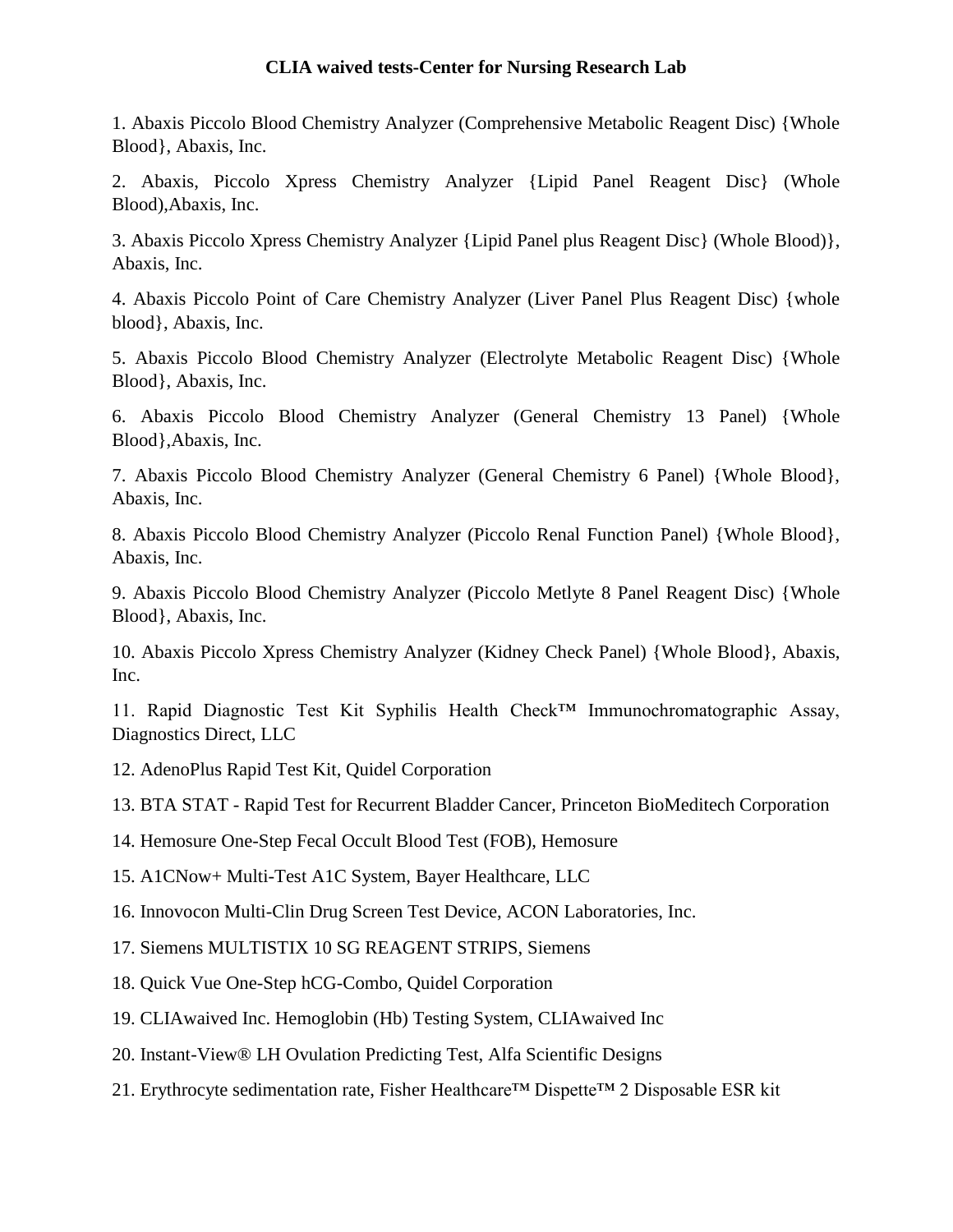## **CLIA waived tests-Center for Nursing Research Lab**

22. ReliaLAB Inc. InstaRead Lithium System {fingerstick or venipuncture whole blood}, Akers Laboratories, Inc

23. Jant Pharmacal Corporation Accutest Uriscreen (Bacteriuria), Savyon Diagnostics Ltd

24. Abbott Laboratories, Medisense Products Precision Xtra Advanced Diabetes Management System (K983504), Abbott Laboratories

25. SmithKline Gastroccult, SmithKline

26. HemoCue Glucose 201 Microcuvettes and Glucose 201 Analyzer, HemoCue, Inc

27. Biotechnostix, Inc. Rapid Response FSH One Step Menopause Test Device, ACON Laboratories, Inc.

28. Quidel Corporation, InflammaDry, Quidel Corporation

29. Roche Diagnostics Chemstrip Micral (urine dipstick), Roche Diagnostics Corporation

- 30. ThyroTec, Inc. ThyroTest Whole Blood TSH Test, ThyroTec, Inc
- 31. Triage BNP Test, Quidel Corporation
- 32. Clinitest hCG Pregnancy Test, Siemens
- 33. Roche Diagnostics CoaguChek XS System, Roche Diagnostics
- 34. LifeSign Status BTA, Polymedco, Inc.
- 35. QUIDEL QUICKVUE+ MONONUCLEOSIS (Whole Blood), Quidel Corporation
- 36. Quidel QuickVue H. pylori (For whole blood), Quidel Corporation
- 37. Alere NMP22 BladderChek Test, Alere

38. Wampole PreVue B. burgdorferi Antibody Detection Assay, Wampole Laboratories

39. OraSure OraQuick Advance Rapid HIV-1/2 Antibody Test {oral fluid, fingerstick whole blood and venipuncture whole blood}, OraSure Technologies, Inc.

40. OraQuick HCV Rapid Antibody Test and OraQuick Visual Reference Panel, Orasure Technologies Inc.

41. Meridian Bioscience Immunocard STAT! HpSA (Stool), Meridian Bioscience, Inc

- 42. QuickVue® Influenza A+B Test, Quidel Corporation
- 43. Quidel QuickVue RSV Test, Quidel Corporation

44. Sekisui Diagnostics, LLC OSOM Trichomonas Rapid Test, Genzyme Corp

45. Streptococcus group A antigen detection by immunoassay with direct optical observation categorized as waived complexity, Accustrip® Strep A, Jant Pharmacal Corp